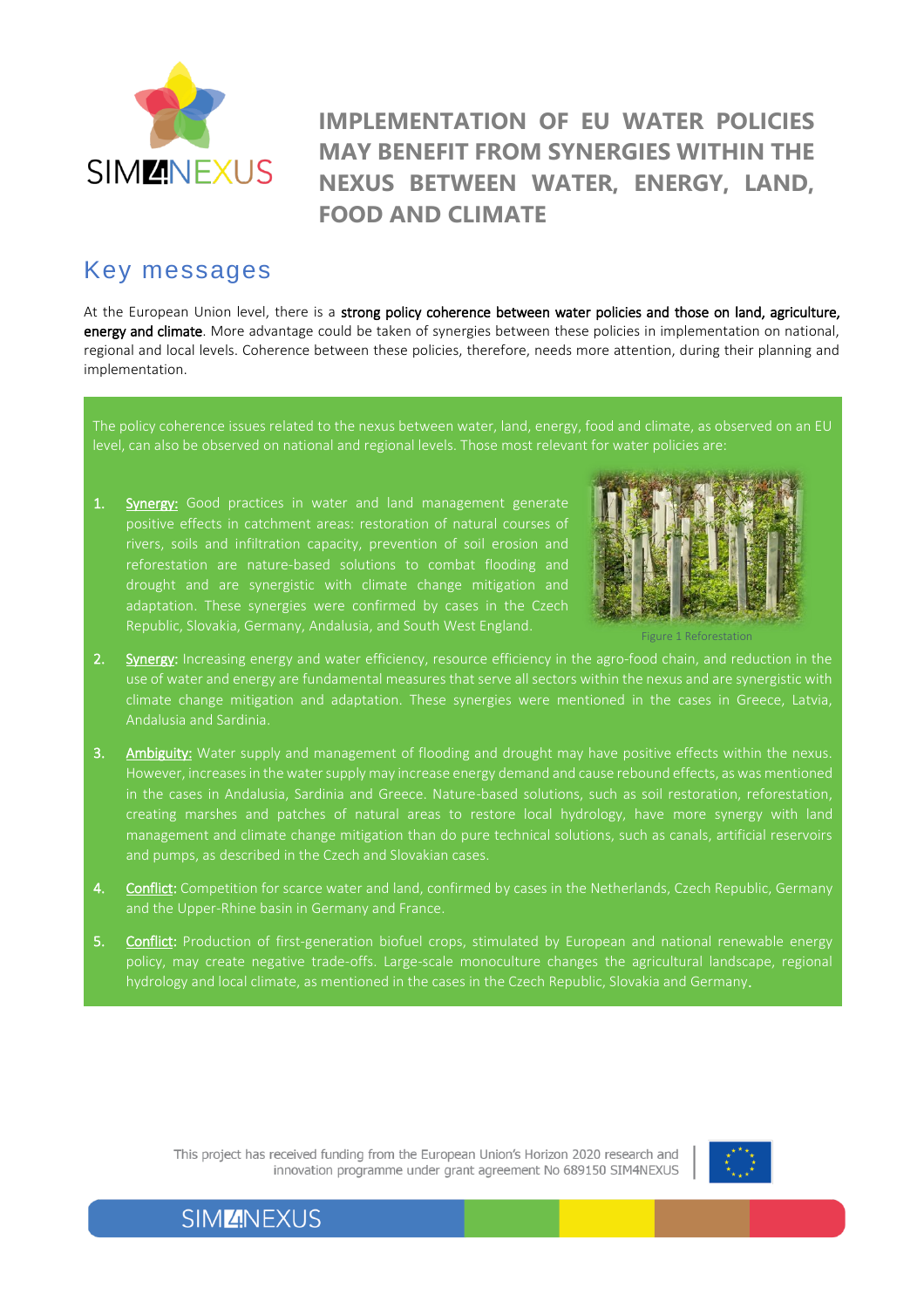# The SIM4NEXUS Horizon 2020 project

The [SIM4NEXUS](https://www.sim4nexus.eu/) project has mapped and analysed the policy coherence between the current European, national and regional policies on water, land, agriculture and food, energy and climate, in nine case studies, covering Greece, Latvia, the Netherlands, Sweden, Andalusia (Spain), Sardinia (Italy), South-West England (United Kingdom) and two transboundary areas including the Czech Republic, Slovakia and Germany; and the Upper-Rhine basin in Germany and France.

Water, land, food, energy, and climate are interconnected, comprising a coherent system (the 'Nexus'), dominated by complexity and feedback (see Figure  $1^{\text{1}}$ ). Putting pressure on or solving problems in one part of the Nexus may create pressures in one or more of the others. Management of the Nexus is critical to securing the efficient use of our scarce resources. With the use of the model, SIM4NEXUS aims to assess long-term society-wide impacts of resource use and policies in the above-mentioned sectors. Interconnections between the sectors in de nexus will be demonstrated in serious games.



## Policy coherence

 $\overline{a}$ 

Figure 2: Schema of the Nexus dimensions interlinkages

Policy coherence, here, is the result of systematic efforts to reduce conflict and promote synergies within and between individual policy areas at various administrative and spatial scales<sup>234</sup>. The investigation of policy in the SIM4NEXUS project focuses on the analysis of the coherence between policy objectives and instruments related to water, land, energy, food and climate.

Policy synergy is achieved when the combined efforts of two or more policies accomplish more than the sum of the separate results from each policy. Policies, thus, reinforce each other. For example, the combination of investment in research and innovative pilot projects with a clear emission target may boost innovation and the uptake of new clean technologies, whereas investments without a clear target or a target without related investments would not be as effective.

Policy conflict arises when the goals and instruments of one policy impede those of another. When conflicts arise, choices should be made about the related trade-offs. This implies choosing to reduce or postpone one or more desirable outcomes in exchange for increasing or obtaining other desirable outcomes. This choice requires political compromise, such as revision of objectives that have become unfeasible, spatial segmentation of conflicting activities, mitigating negative impacts of the dominant policy on other interests, implementation strategies that minimise trade-offs, and compensation for the injured parties. For these choices to be made, first of all, conflicts between policies need to be identified and analysed. Coherent policy does not mean the absence of conflict, but rather refers to a policy that finds solutions for any conflicts, in a transparent way.

Policy coherence between policy documents is not a guarantee for coherence in practice, as was stated by stakeholders in the Greek, Latvian and German‐French cases. The other way around, policy conflicts 'on paper' could turn out more synergistic in practice, as was noted by Swedish stakeholders about the conflicting relationship between agricultural economic and overall environmental policies.

This project has received funding from the European Union's Horizon 2020 research and innovation programme under grant agreement No 689150 SIM4NEXUS



**SIMZNEXUS** 

<sup>1</sup> Laspidou, C. et al. (2017): D1.1 Scientific Inventory of the Nexus. SIM4NEXUS Deliverable. Available at: <https://www.sim4nexus.eu/userfiles/Deliverables/D1.1%20Final%20submitted%20v03.pdf>

<sup>2</sup>Munaretto, S., & Witmer, M. (2017). D2.1 Water‐Land‐Energy‐Food‐Climate Nexus: Policies and Policy Coherence at European and International Scale. The Hague: SIM4NEXUS; PBL Netherlands Environmental Assessment Agency. <https://www.sim4nexus.eu/page.php?wert=Deliverables#collapse107>

<sup>3</sup> Nilsson, Mans, Griggs, D., & Visbeck, M. (2016). Map the interactions between sustainable development goals. Nature, 534(7607), 320–323.

<sup>4</sup> Nilsson, Måns, Zamparutti, T., Petersen, J. E., Nykvist, B., Rudberg, P., & McGuinn, J. (2012). Understanding policy coherence: analytical framework and examples of sector–environment policy interactions in the EU. Environmental Policy and Governance, 22(6), 395–423.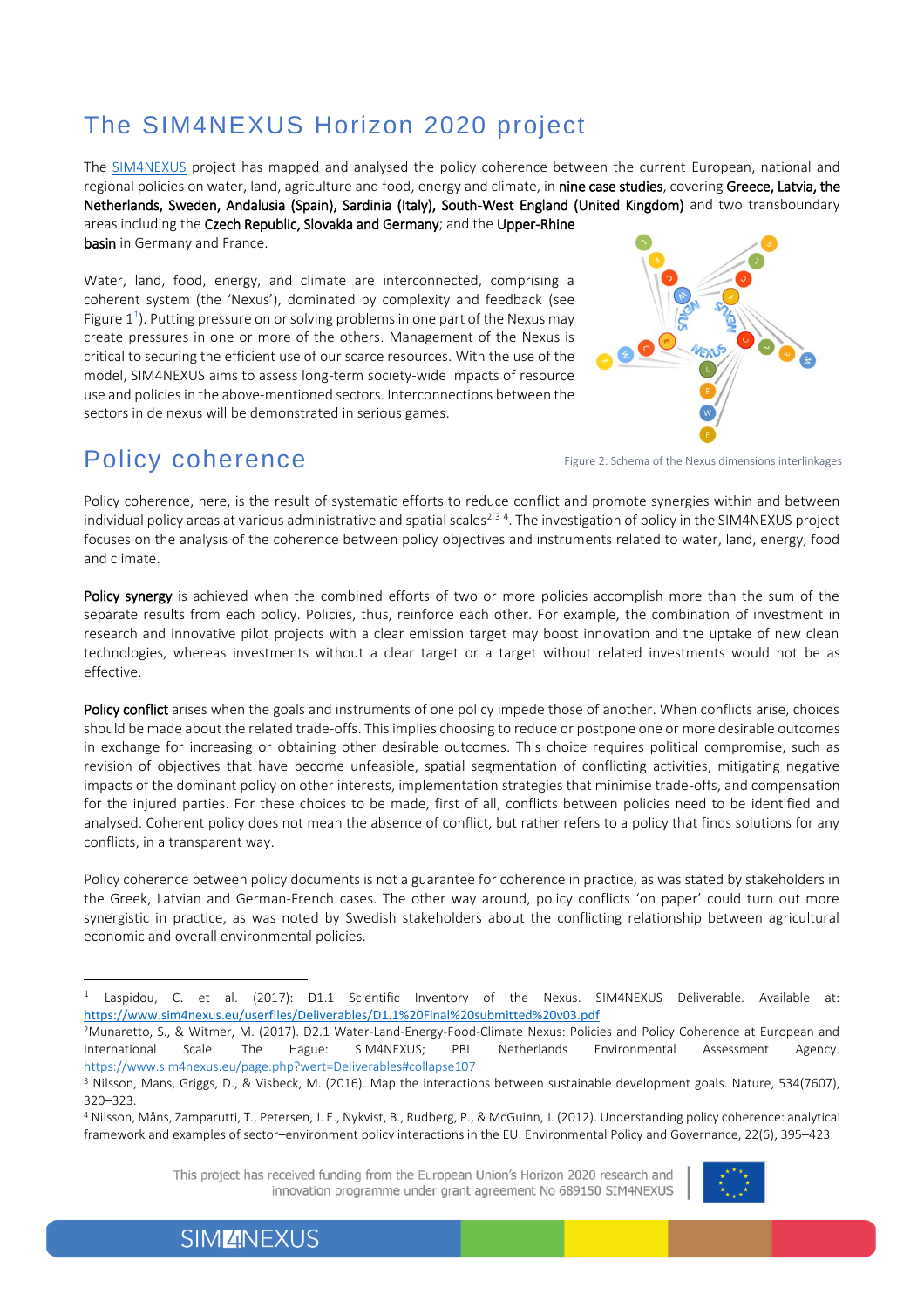## Vertical policy coherence: Barriers to the implementation of EU water policies in Member States

Because of the socio-economic and bio-physical differences and differences in governance, the implementation of framework policies may be received and play out differently in the Member States. Also, policy incoherence at an EU level may hamper implementation on national and regional scales, because conflicts between policies only manifest themselves after policy implementation.

The following barriers to the implementation of EU water policies in Member States were identified in the cases of the SIM4NEXUS project:

#### 1. Incoherence at an EU level hampers implementation, such as:

• In the *Czech Republic*, national financial support in the production of energy crops driven by the EU Renewable Energy Directive is hampering the achievement of the EU good water quality objectives.

#### 2. Limited EU policy support for national issues, such as:

• In the *Czech Republic*, EU water legislation does not address issues related to water retention in the landscape. In addition, only a few farmers are using the funds of the Rural Development Programme (second pillar of the CAP) because of the administrative burden of the application and accountability process.

#### 3. Lack of coordination of implementation efforts in Member States, such as:

- In *Sweden,* the Water Framework Directive has been only partially implemented due to limited coordination around the implementation of the Directive on Flood protection and the Groundwater Directive.
- In *Sweden*, a lack of coordination between various sectors affects water management. Water authorities have no control over forestry authorities or municipalities on water issues. Voluntary collaboration is not sufficient.

#### 4. Lack of manpower, funding and knowledge, such as:

• In *Latvia*, the implementation of River basin management plans is challenged by a lack of manpower and insufficient knowledge of the impact of measures already implemented, due to poor monitoring and evaluation. Among the parties who need to act, this creates resistance to new measures.

#### 5. Transboundary differences in governance structures, such as:

• In the *Upper-Rhine basin*, it can be difficult to identify the appropriate counterparts at the other side of the border for interaction on certain subjects, which complicates transboundary cooperation.

#### 6. Lack of financial resources for shared transboundary projects, such as:

• In the *Upper-Rhine basin*, difficulties in obtaining financial resources for transboundary projects and research were mentioned as a problem. However, the available budget is not always fully utilised by the eligible partners, due to disagreements on project design and implementation.





### **SIMZNEXUS**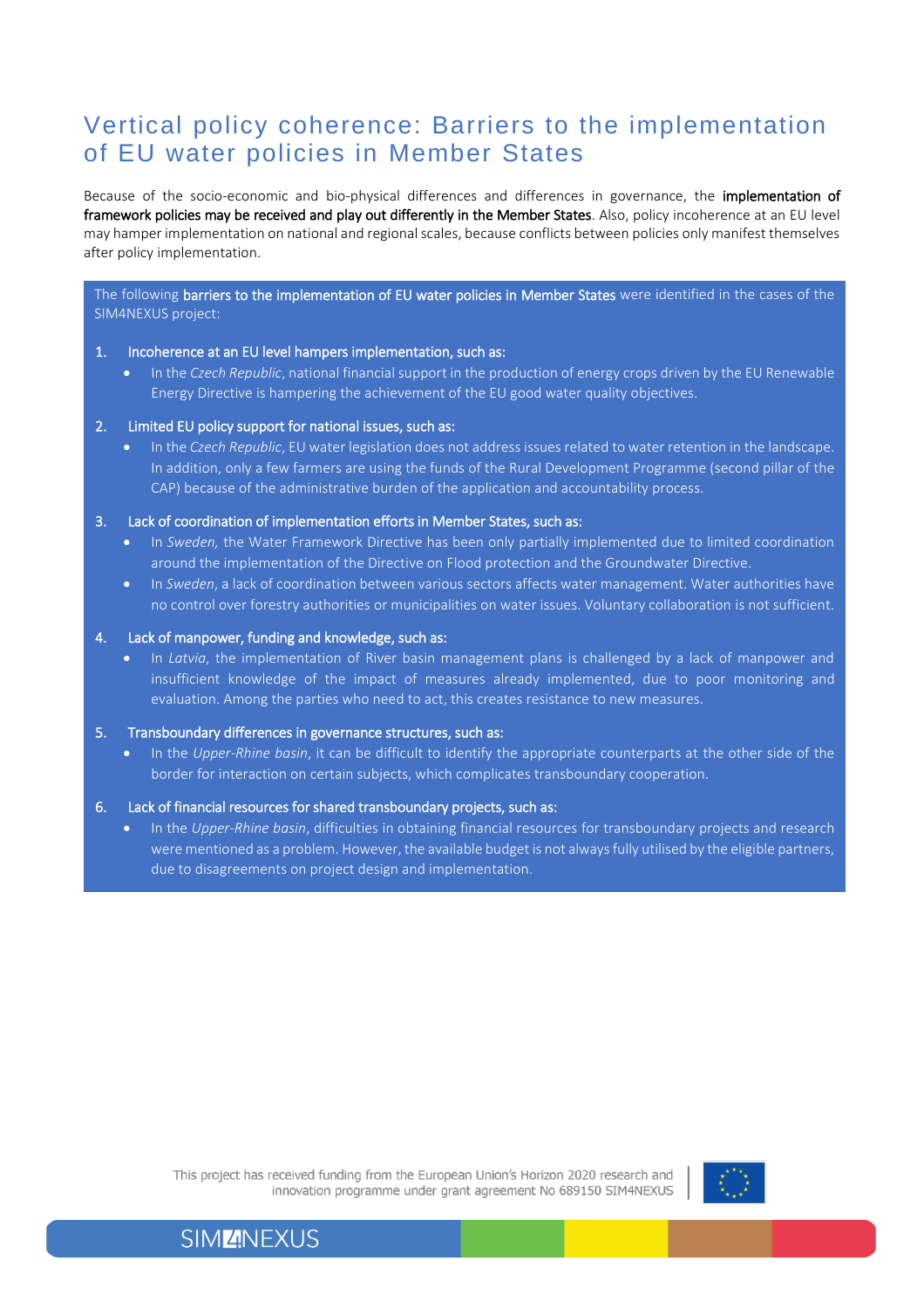# Horizontal policy coherence

#### **The EU level**

Several European directives, action plans and strategy documents regulate four key policy sub-systems in the water domain, namely: water quality, water quantity, water use and flood risk. These directives and plans include the EU Water Framework Directive, the Groundwater Directive, the Urban Waste Water Directive and the EU action plans for Circular Economy, on Water Scarcity and Droughts—including the Blueprint for Water—and its follow-up actions, such as on wastewater reuse. The Floods Directive, the 2016 Action Plan on the Sendai Framework for Disaster Risk Reduction and the EU Parliament and Council decision on the European Union Civil Protection Mechanism are concerned with flood risk, prevention, preparedness and response.



Figure 3 Four key policy sub-systems in the water domain, namely: water quality, water quantity, water use and flood risk

The following water objectives were chosen to analyse the horizontal policy coherence in the nexus between water, land, energy, food and climate:

Achieve at least good water status for each river basin and good groundwater status by 2027

Ensure sufficient supply of good quality surface water and groundwater for people, the economy and the environment

Safe and cost-effective water reuse

Address and mitigate water scarcity and drought in the EU

Address flood risks and the consequences of flooding in the EU

This project has received funding from the European Union's Horizon 2020 research and innovation programme under grant agreement No 689150 SIM4NEXUS



**SIMZINEXUS**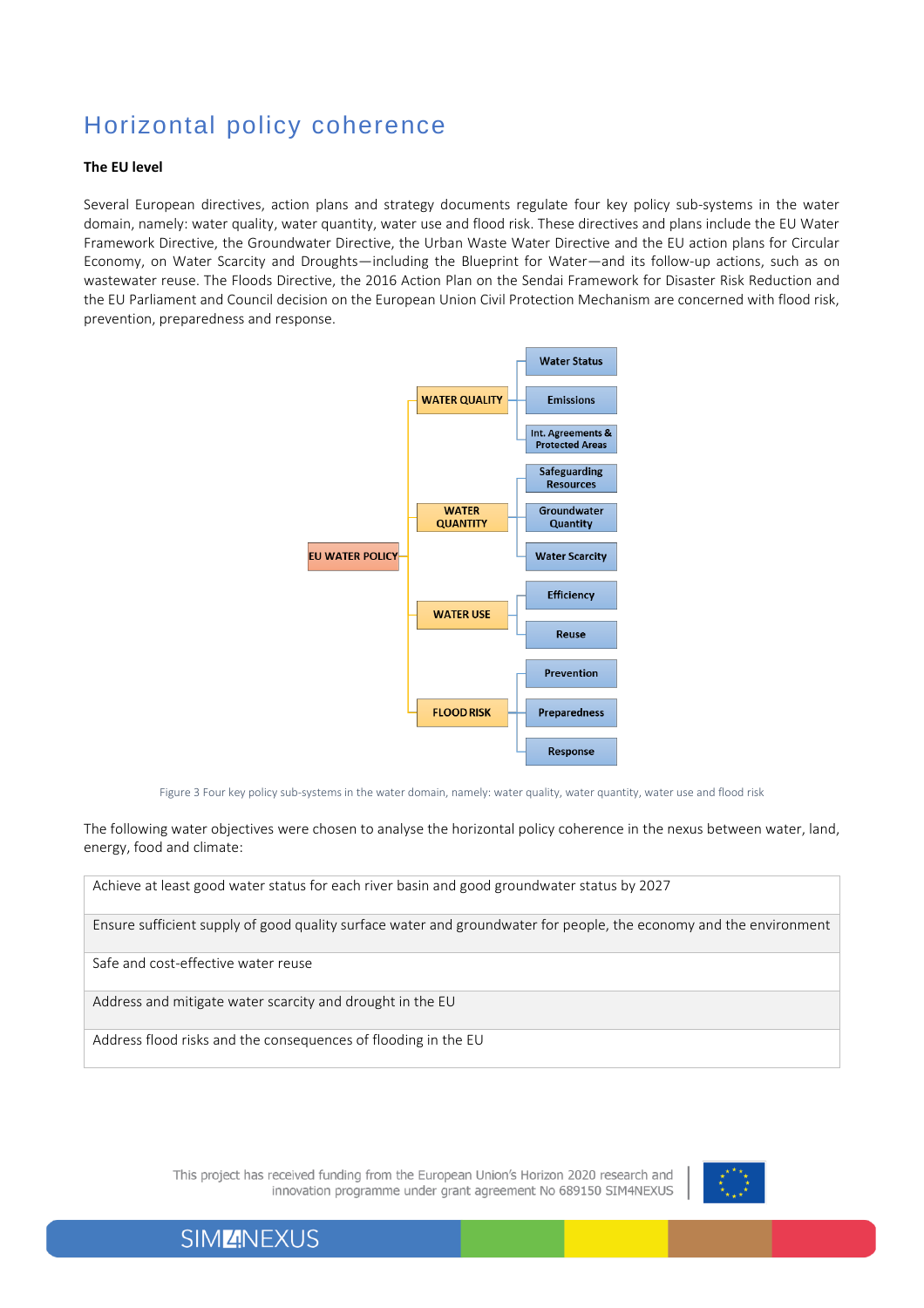#### Synergy

These water objectives are predominantly synergistic with the objectives for land, energy, food and climate, as they support the sustainable use of resources, economic activities, climate change resilience and the provision of ecosystem services. The other way round, numerous policies for the other sectors positively influence the water objectives; for example, reducing energy consumption helps to address water scarcity and drought, as this would mean that less water will need to be used to produce energy.



#### **Conflicts**

Figure 4 Reducing energy consumption helps to address water scarcity and drought

Some policies in the nexus may negatively affect water objectives. For example, the production of biofuel crops may cause water pollution and scarcity, and hydropower may impede a good ecological status of rivers. Also, economic policy for the agricultural sector may negatively affect water objectives if environmental standards are not met. In these cases, progress



Figure 5 Negative interactions in the Nexus are due to producing 1st generation biofuel crops

#### National and regional levels

 $\overline{a}$ 

in achieving energy, agriculture and climate objectives comes at the expense of water objectives. These conflicts between objectives are not always mentioned in policy documents. For example, in the Renewable Energy Directive II  $5$ , negative effects of hydropower on aquatic ecosystems, water quality and water quantity are not addressed, and the effects on water inside and outside the EU are addressed less strictly than those on land. Negative effects on water quality from the production of biofuel crops within the EU are accounted for in the CAP and environmental legislation, but effects on water quantity are not addressed. Also, if biofuel production causes deforestation, the risks of flooding and drought may increase—an indirect negative effect on water management and climate change adaptation.

The national, regional and transboundary cases of the SIM4NEXUS project have analysed the horizontal coherence between a selection of policies on water, energy, land, agriculture, food, and climate, insofar those were relevant to the particular case. Most of the policy objectives are directly related to EU policies. There are more synergies than conflicts between the selected policy objectives, as was also found at the EU level. However, policy coherence in policy documents is not a guarantee for coherence in practice. Stakeholders mentioned conflicting interests during implementation, examples of which include competing claims on water and land, ambiguous effects of expanding agriculture, biomass production and developing hydropower, and failure to implement environmental and landscape policies because of dominant economic objectives.

The cases also described the local arrangements for cross-sectoral coordination and cooperation. Common interests and shared goals are important enabling factors for these arrangements. Reaching an understanding and agreement on shared interests and goals is time-consuming and requires a great deal of manpower and funding, which, however, pays off in terms of avoided deadlocks and conflicts in the implementation of policies. A crucial factor for regional cooperation is the presence of financial resources to implement joint projects or start joint initiatives with a long-term horizon. Furthermore, the possibility of economic gains is also a driver of cooperation. The main hindering factors mentioned are unaddressed negative trade‐offs, insufficient support from the regional government, not fully explored common interests, competing plans and cuts in subsidies.

This project has received funding from the European Union's Horizon 2020 research and innovation programme under grant agreement No 689150 SIM4NEXUS



<sup>5</sup> <https://eur-lex.europa.eu/legal-content/EN/TXT/PDF/?uri=CELEX:32018L2001&from=en>.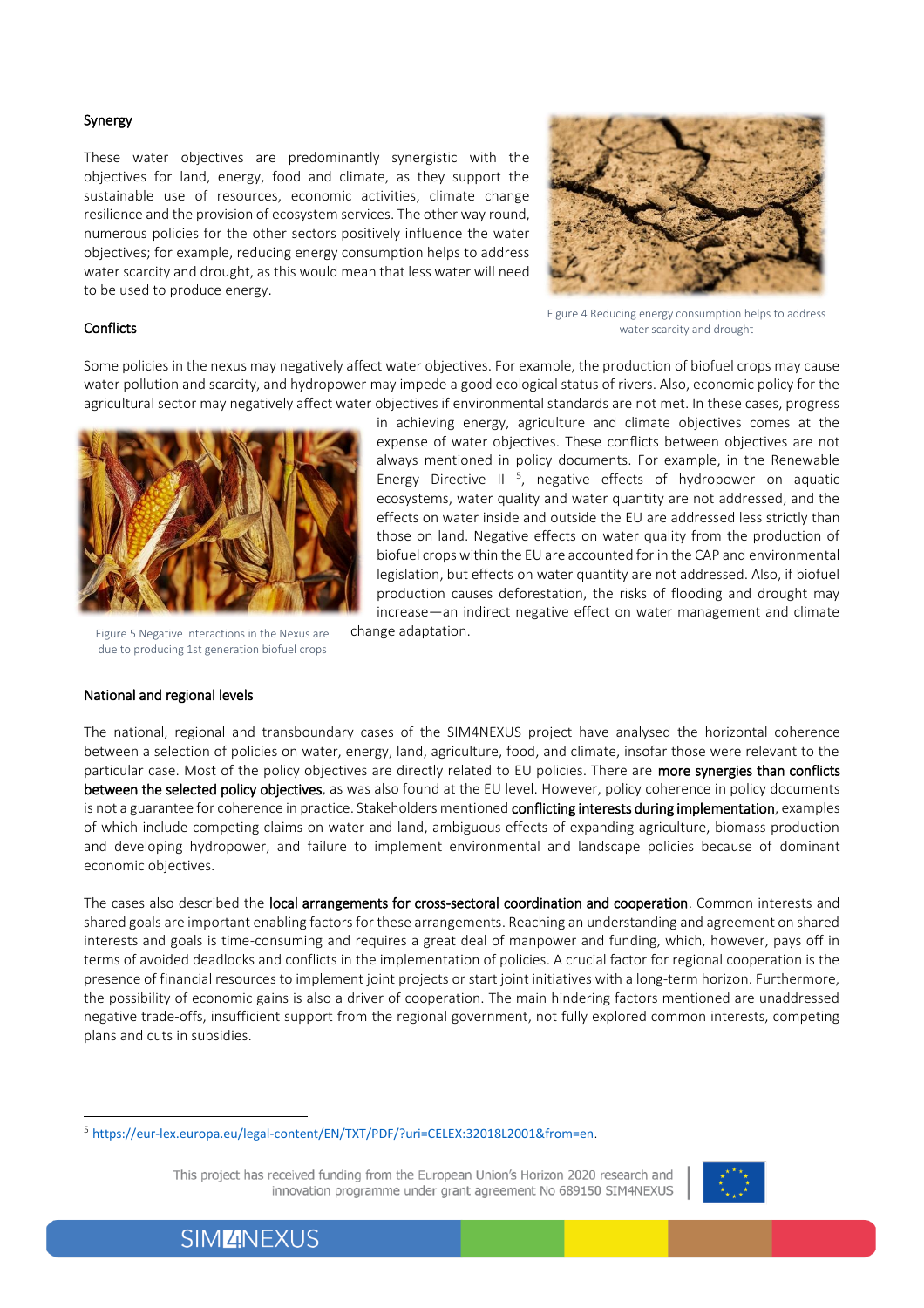At the national and regional levels, the following horizontal synergies and conflicts were identified:

In Greece, conflicts arise from the allocation of scarce water resources during the summer season. Water is reported to be



Figure 6: Competition for scarce water exists in Greece, Czech Republic, Slovakia, Germany and Sardinia

overused for irrigation, mainly by the agricultural sector. Farmers also complain if scarce water is allocated to environmental flow. Policies that subsidise water‐intensive crops, such as cotton, conflict with those on the sustainable management of water resources that promote crop restructuring to reduce additional pressure on water resources. The Greek Government provides energy subsidies for irrigation to farmers to boost agriculture and food production. This does not stimulate energy and water saving and efficiency. Moreover, as agricultural water in Greece is provided free‐of‐charge to farmers, there are no incentives for the farmers to minimise water losses. Finally, pollution caused by the use of pesticides also deteriorates water quality.

In Latvia, expansion and intensification of agriculture to increase the production of biomass is mentioned as a severe problem for water, land and even climate objectives. Expansion of arable land at the cost of forest, natural and semi-natural meadows, and the intensification of fertilizer use on existing arable land to increase yields of food or feed crops, conflict with climate change mitigation targets (greenhouse gas emissions and carbon sequestration) and have a negative impact

on soil and water quality through the run-off of nutrients, pesticides and herbicides. It also reduces the amount of land available for other agricultural production, causes fragmentation and degradation of land and deteriorates ecosystems and biodiversity—thus, reducing the ability for adaptation to climate change. In addition, energy generated through hydropower helps to achieve targets for the use of renewable energy but has a negative impact on water quality and ecosystems and lays spatial claims on land. Implementation of the River Basin Management Plans is hampered by a lack of manpower, funding, and fragmented background data. In addition, substandard monitoring and evaluation lead to insufficient knowledge of the impacts of measures already implemented. Among the parties that need to act, this creates resistance towards new measures.



Figure 7 Hydropower production

#### In the Netherlands, stakeholders mention compliance with rules

and regulations across multiple policy sectors as a problem, such as in relation to EU policies on nature (Natura2000), agriculture (CAP) and water (Water Framework Directive). Intensive arable and livestock farming counteract the improvement in water quality and ecosystems.

In Sweden, good quality surface water, groundwater and wetlands seem to be difficult to achieve, as long as agricultural and forestry production both dominate. This is reflected, in recent years, by the failure to implement most of Sweden's Environmental Quality Objectives. Higher priority has been given to the intensification of production that does not support high biodiversity or the improvement of water quality. In addition, the highest priority is awarded to climate change goals, which are not always in line with other environmental objectives. The implementation of the Water Framework Directive faces a lack of coordination between various sectors, affecting water management. Water authorities have no control over forestry authorities or municipalities. Although there is some effort to coordinate water‐related activities in the various sectors, voluntary collaboration is not sufficient. Similar coordination issues exist for the implementation of the Groundwater Directive.

> This project has received funding from the European Union's Horizon 2020 research and innovation programme under grant agreement No 689150 SIM4NEXUS



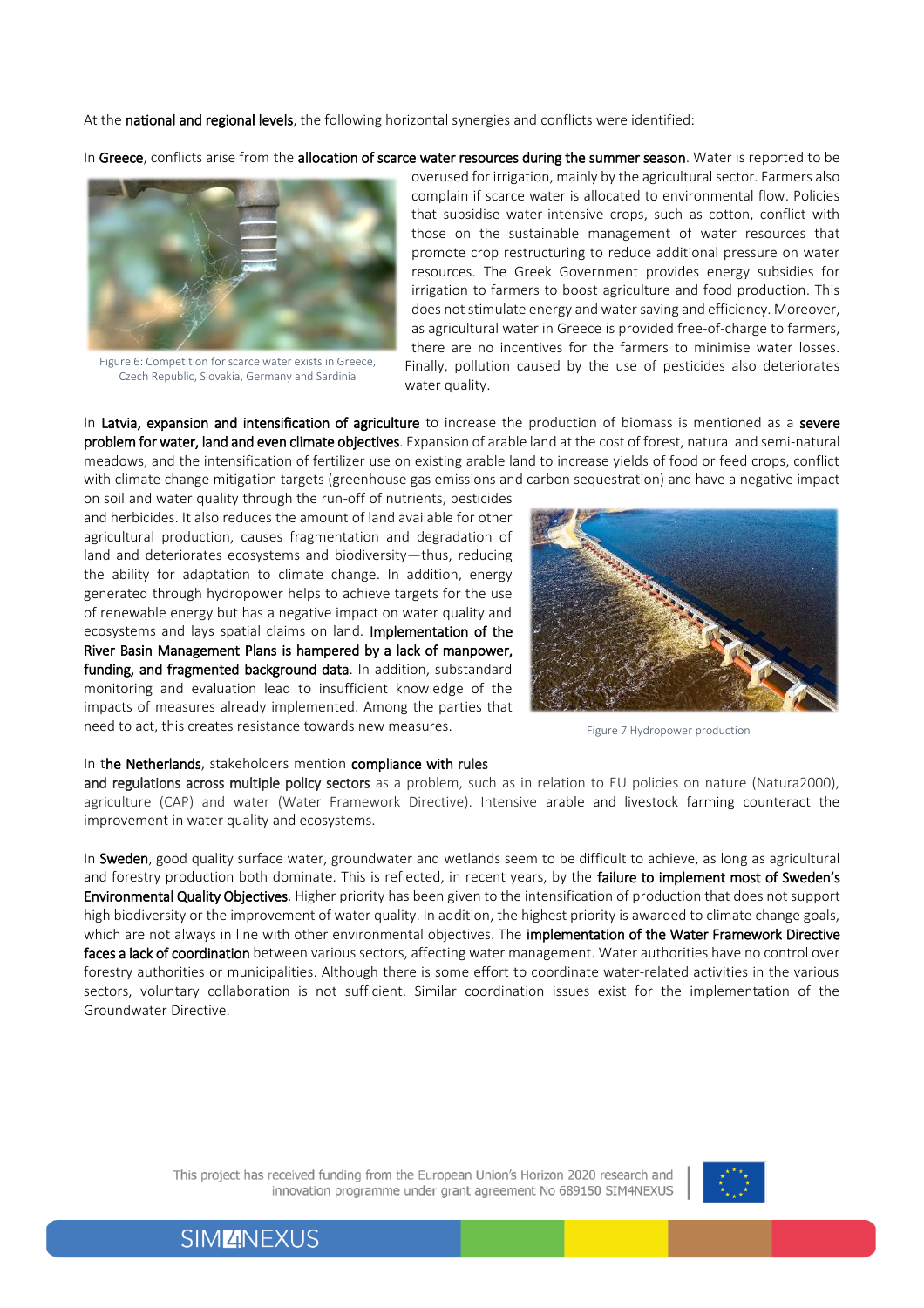In **Andalucía (Spain)**, a national irrigation plan is being implemented that aims to consolidate, modernise and expand the



Figure 8 Modernising existing irrigation systems

existing irrigated infrastructure. Rationing water use to ensure long-term water supply supports irrigation efficiency and enables sustainable competitiveness of the Andalusian agricultural and agro-industrial sector. Progress in modernising existing irrigation systems may have positive effects on other objectives in the water domain, but has largely negative effects on energy and climate, due to the increased energy use in modernised irrigation systems, regeneration and the desalinisation of water. The Spanish water delivery system switched from surface irrigation systems to pressurised systems, which is more water-efficient but also more energy-consuming. High energy costs are a big challenge for farmers. Energy subsidies for irrigation stopped in 2008.

In Sardinia (Italy), water demand in agriculture competes with water for domestic use, in tourism and hydropower production. An increase in any of these economic activities, if not supported by measures to reduce and limit water consumption, causes an increase in water demand and competition. Interviewees frequently reported a lack of water-use regulations for all sectors. Stimulating resource efficiency along the agro-food chain and in forestry is positively linked with nearly all other policy objectives within the nexus.

In South West England (SWE, United Kingdom), agriculture is an important sector, and its diffuse pollution forms a threat to water quality. National policy does not tackle this problem as effectively as it does point source pollution by wastewater. South West Water, the regional water provider, recognises that it is cheaper to help farmers deliver cleaner raw water to rivers and streams than it is to pay for the expensive filtration equipment required to treat polluted water after it has been abstracted from the river and make it suitable for drinking. As a result, the Upstream Thinking partnership was initiated

with the aim of improving raw water quality and water storage in the natural landscape to make the provision of drinking water more sustainable. Objectives concerning the sustainable delivery of water are positively linked to objectives for land use, climate change mitigation and adaptation. Stakeholders noted that regulation to improve water quality in catchments, enforced by the National Environment Agency, can be at odds with local cost efficiencies. This may lead to a downward spiral in policy implementation in cases of limited dialogue. Also, the agrienvironment schemes of the CAP decrease in popularity among farmers and landowners, because of detailed regulations, variability of payments, lack of coordination and cooperation between authorities, and uncertainty about the future after a Brexit.



Figure 9 Provision of drinking water

In the Czech Republic and Slovakia, progress in the water sector could positively influence land and soil, agriculture and climate mitigation and adaptation, if water management would also focus on land management, such as the restoration of the landscape, including its local water regime and small water cycles. Land and soil objectives that focus on improving soil quality, land ownership and landscape structure, resonate well with water and climate objectives. The EU Renewable Energy Directive, which has been fully integrated into national legislation, stimulates **biofuel production** and the use of biomass as a renewable resource, at the expense of soil quality and the local water regime. This leads to large-scale monoculture and degradation of the agricultural landscape, soil and local hydrology. Water retention in agricultural land is rapidly decreasing. There is a conflict between the need to reduce the size of the parcels of farmland and reintroduce nature elements in the landscape to improve soil quality and water retention, on the one hand, and the need of farmers to work highly efficiently to remain competitive in the market, which stimulates large-scale agriculture, on the other. EU water legislation does not address issues related to water retention in the landscape, a major problem in the Czech Republic and Slovakia.

> This project has received funding from the European Union's Horizon 2020 research and innovation programme under grant agreement No 689150 SIM4NEXUS



### **SIMZNEXUS**